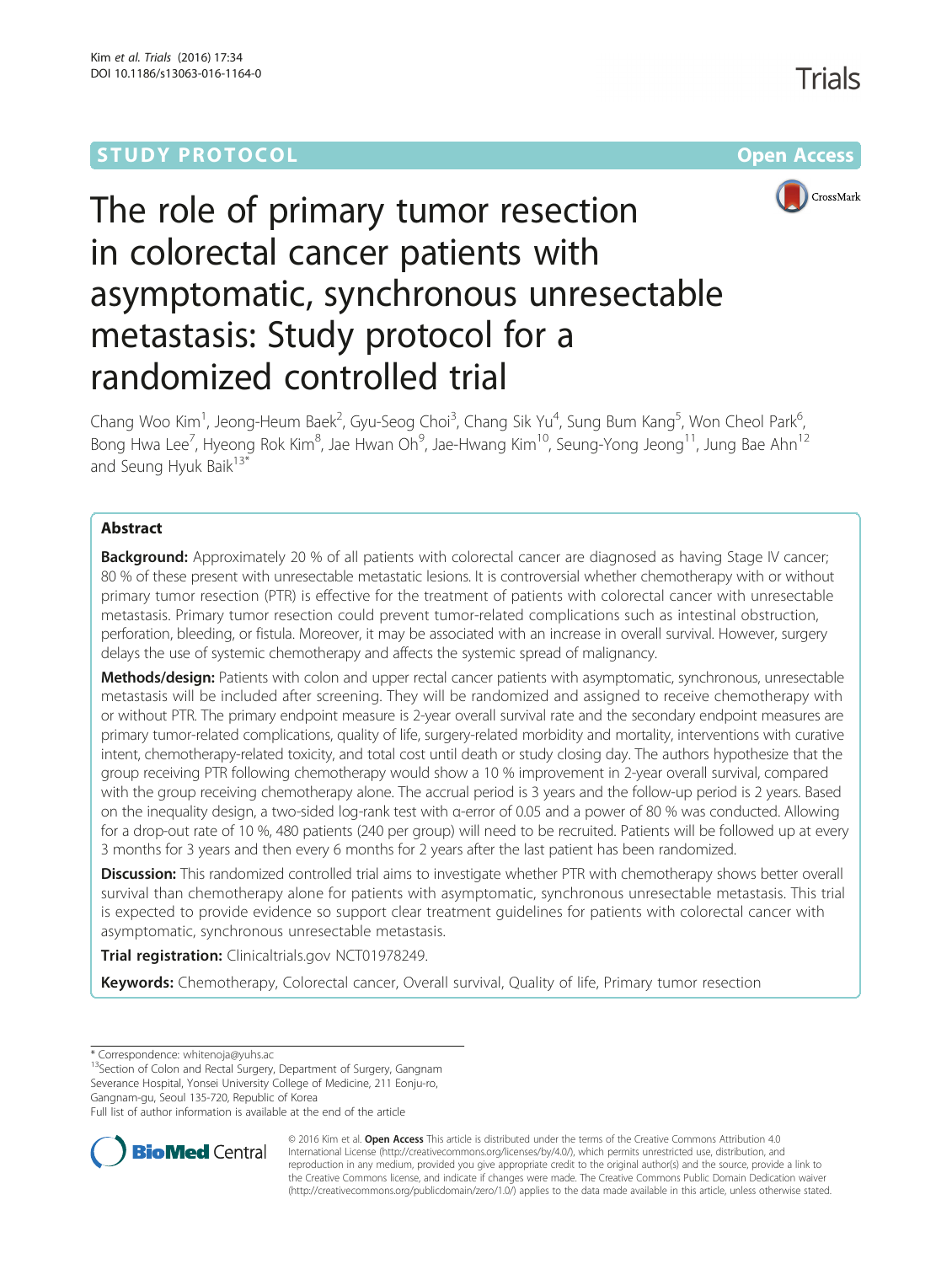#### Background

Colorectal cancer is the third most common malignancy in the world. About 940,000 cases of colorectal cancer develop annually, and about 500,000 patients die annually [[1\]](#page-7-0). Approximately 20 % of all patients with colorectal cancer are diagnosed as having Stage IV cancer; 80 % of these present with unresectable metastatic lesions [[2\]](#page-7-0).

The treatment of choice for colorectal cancer is radical surgery, and additional chemotherapy or radiotherapy is available to prevent residual microcarcinoma, distant metastasis, and recurrence. However, in this incurable situation, the treatment of choice is unclear. According to the National Comprehensive Cancer Network guidelines [\[3](#page-7-0)], chemotherapy for colorectal cancer with unresectable metastasis is recommended following palliative resection of primary tumor only if the patient shows tumor-related symptoms. When the patient has no tumorrelated symptoms, the first treatment option is chemotherapy. Thereafter, surgery for the primary tumor and metastatic lesions is recommended if the metastatic lesions become resectable.

Primary tumor resection (PTR) requires time for the patient to recover, which subsequently delays systemic chemotherapy and affects the systemic spread of malignancy. Several studies showed no significant difference in overall survival rate between groups receiving PTR and groups not receiving PTR [\[4](#page-7-0), [5](#page-7-0)]. Moreover, since the introduction of new chemotherapeutic agents and regimens, several phase III trials have revealed prolonged median overall survivals of 17–23 months for colorectal cancer patients with distant metastases [[6](#page-7-0)–[8\]](#page-7-0). Thus, some physicians prefer chemotherapy to PTR because of these drawbacks of PTR and because of the low tumorrelated complication rates obtained with recently developed chemotherapeutic agents [\[4, 5, 9](#page-7-0)–[11\]](#page-7-0).

Conversely, many studies reported that PTR is necessary in patients with unresectable distant metastases [\[12](#page-7-0)–[19](#page-7-0)]. Primary tumor resection could prevent tumor-related complications, such as intestinal obstruction, perforation, bleeding, or fistula [\[15, 17](#page-7-0)]. These complications are associated with poor oncologic outcomes as well as perioperative morbidity and mortality. Moreover, recent papers have reported significantly better overall survival rates for patients undergoing PTR than patients who do not have this treatment [\[12](#page-7-0)–[14](#page-7-0), [16](#page-7-0), [18, 19](#page-7-0)]. We found similar results from data obtained at our institution [\[20\]](#page-7-0). Moreover, National Comprehensive Cancer Network guidelines for this issue are based on lower-level evidence (category 2A).

However, previous studies support each opposing conclusion, and these studies are all retrospective. Therefore, we cannot know whether PTR should be performed or not for the patients with unresectable distant metastasis. A prospective, randomized controlled trial is required for this reason. Thus, we have designed a clinical trial. The purpose of this trial is to evaluate the role of PTR in colorectal cancer patients with asymptomatic, synchronous, unresectable metastasis.

#### Methods/design

#### Objectives and endpoints

The authors will compare overall survival rates as the primary endpoint measure between a group undergoing PTR followed by chemotherapy and a group undergoing only chemotherapy. Primary tumor-related complication rates, PTR-related complication rates, conversion rates to the resectable state, total cost, and quality of life will be evaluated as secondary endpoint measures. These evaluations will allow us to know whether or not PTR has benefits compared with the upfront chemotherapy strategy in Stage IV colorectal cancer patients with asymptomatic, synchronous, unresectable metastasis.

The primary endpoint measure is a comparison of 2 year overall survival rates between both groups. Secondary endpoint measures are comparisons of quality of life, total cost, and conversion to resectable status between both groups. Moreover, primary tumor-related complication will be evaluated in the group receiving upfront chemotherapy only and PTR-related morbidity and mortality will be evaluated in the group receiving PTR followed by chemotherapy.

#### Definition and evaluation methods of parameters

Major primary tumor-related complications are intestinal obstruction, lower gastrointestinal bleeding, perforation of tumor, and fistula. Intestinal obstruction is defined from such symptoms as abdominal discomfort, pain, nausea, vomiting, abdominal distension or tenderness, rebound tenderness on physical examination caused by primary tumor, with evidence of obstruction shown in an abdominal X-radiograph or computed tomograph. Lower gastrointestinal bleeding is defined as a bleeding from the primary tumor, resulting in a reduction in hemoglobin concentration, and requiring transfusion or intervention. Tumor perforation includes both tumor perforation and other site perforation owing to high pressure caused by primary tumor obstruction. Fistula is defined as fistula formation between the primary tumor and an adjacent organ, as observed on physical examination or in imaging studies.

We consider the total cost to be all the colorectal cancer-related cost. It is related not only with the treatment itself, including surgery and chemotherapy, as well as care during admission and in the outpatient department, but also readmission due to adverse events or complications. In Korea, data on the cost of caring for Korean patients can be obtained from the Ministry of Health and Welfare, with approval.

To compare the quality of life between the two groups, the Korean version of  $EQ-5D^{TM}$  (EuroQol Group) and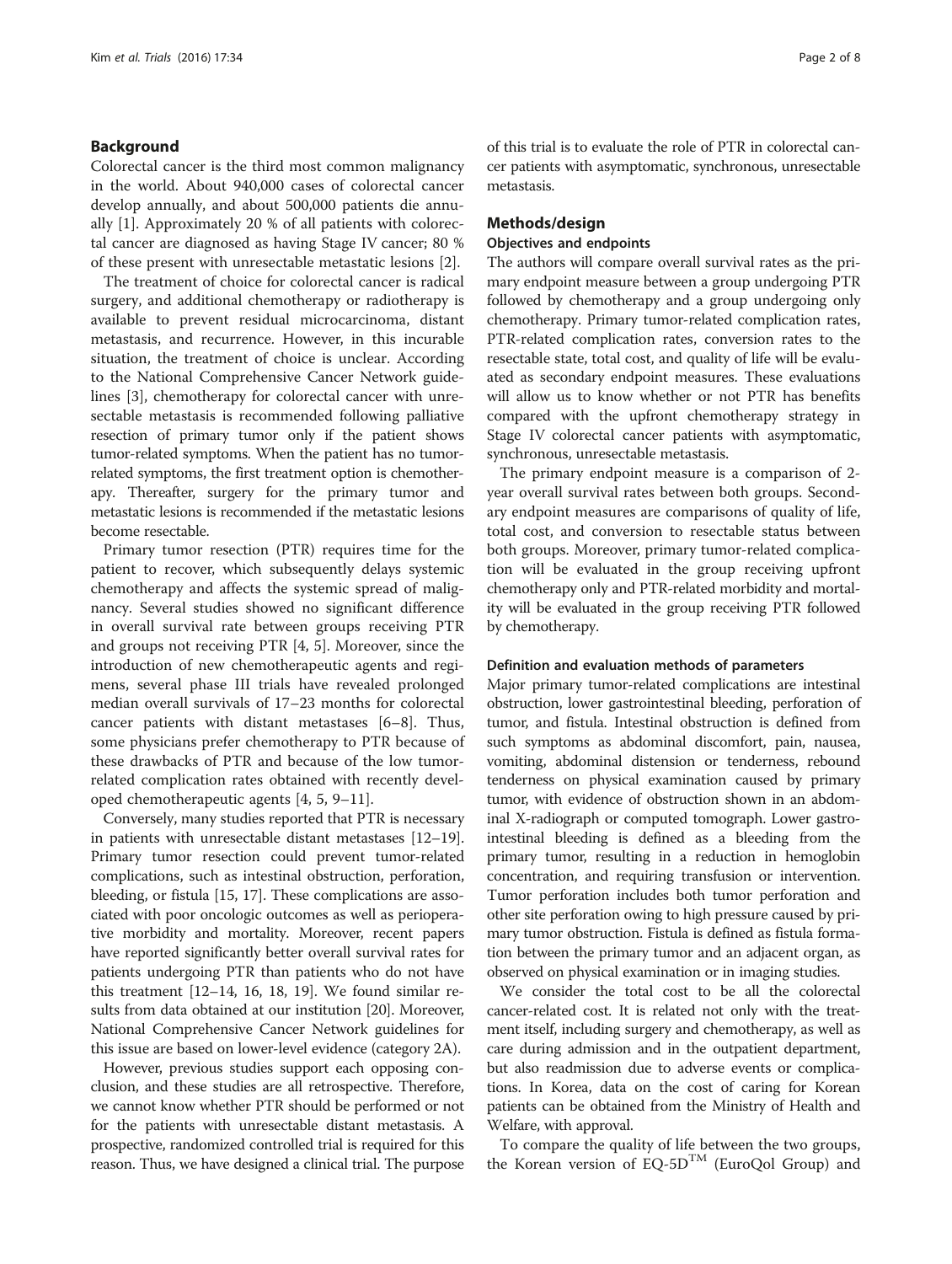the European Organization for Research and Treatment of Cancer Quality of Life Questionnaire-C30 will be used. All the enrolled patients will complete the questionnaires before chemotherapy or PTR, and thereafter every 6 months.

Morbidity and mortality related to PTR are graded according to the Clavien–Dindo classification within 30 days after PTR [[21\]](#page-7-0), and chemotherapy-related toxicity is evaluated by the National Cancer Institute Common Terminology Criteria for Adverse Events, version 4.0 [\[22\]](#page-7-0).

When the state of a tumor converts to resectable during the trial, the treatment plan can be changed into curative intent. Curative or radical resection is defined as complete resection (R0) of both the primary tumor and metastatic lesions, including radiofrequency ablation for liver metastases.

#### Study design and period

This is a randomized, prospective, multicenter trial comparing chemotherapy following PTR with chemotherapy alone in colorectal cancer patients with asymptomatic, synchronous, unresectable metastases. The trial has been registered at [www.clinicaltrials.gov](http://www.clinicaltrials.gov/) (NCT01978249).

All patients are randomized in a 1:1 ratio into one of two arms after screening: chemotherapy only (control arm: Arm 1) or chemotherapy after PTR (experimental arm: Arm 2) (Fig. 1). The trial is expected to last 5 years. All eligible patients will be enrolled after approval has been obtained from the institutional review board at each participating institution and enrollment will continue to February 2017. Ethical approval has been received for the trial from the following institutions: Severance Hospital and Gangnam Severance Hospital, Yonsei University College of Medicine, Kyungpook National University Hospital, Soon Chun Hyang University Hospital, Ajou University Hospital, Seoul National University Bundang Hospital, Chonnam National University Hospital, Hallym University Sacred Heart Hospital, National Cancer Center, Yeungnam University Hospital. The accrual period is 3 years and the follow-up period is 2 years.

#### Details of treatment method in both comparative groups

Patients allocated to Arm 1 (chemotherapy only) will receive chemotherapy first without PTR within 14 days after randomization. They are divided into two chemotherapy groups: chemotherapy with or without target agents. The chemotherapy regimens are outlined in Fig. 2. The use of target agent (cetuximab, panitumumab, bevacizumab) is decided by the physician. This is one of the stratification factors.

If it is decided that the patient will not receive target agent, the first line of chemotherapy is 5-fluorouracilbased combination therapy with irinotecan (FOLFIRI), and the second line is 5-fluorouracil with oxaliplatin (FOLFOX). If patients who received second-line therapy need third-line therapy, they can be prescribed capecitabine or other chemotherapeutic agents or supportive care.

All chemotherapeutic agents will be used according to the guidelines of the national health insurance service of Korea. According to the results of K-ras mutation tests, an appropriate target agent will be used. If the patient wants to receive target agent, the first line of chemotherapy is FOLFIRI with cetuximab or bevacizumab for patients without the K-ras mutation and FOLFIRI with bevacizumab for patients with the K-ras mutation. The second-line therapy is xeloda with oxaliplatin (XELOX) or FOLFOX with or without bevacizumab. The third-line therapy is regorafenib, capecitabine, or supportive care.

Patients allocated to Arm 2 (chemotherapy after PTR) will receive PTR within 14 days after randomization. Then they will receive chemotherapy within 8 weeks after PTR. The chemotherapy regimen is the same as that of Arm 1.





oxaliplatin; XELOX, xeloda with oxaliplatin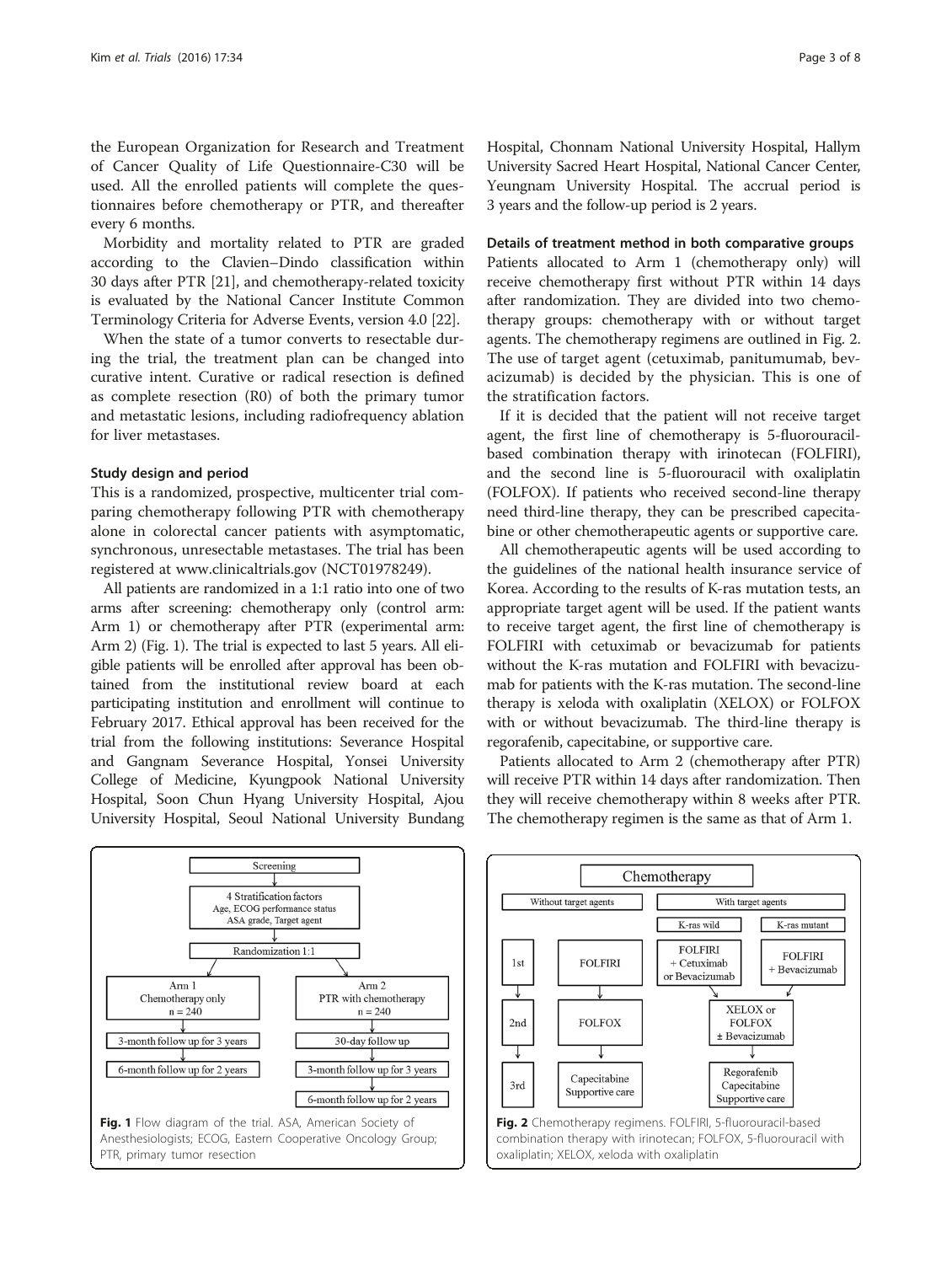Primary tumor resection is intended to obtain a complete resection of the primary tumor (R0) with negative resection margins and adequate lymphadenectomy. The type of operation will be determined by the location of the tumor, and may be right hemicolectomy, transverse colectomy, left hemicolectomy, or anterior resection. The surgeon can decide the method of operation, whether open or laparoscopic surgery. For the primary site, a complete resection (R0) or microscopic remnant resection (R1) should be confirmed by pathologists after PTR. Patients with visible incomplete resection (R2) are excluded from this study. Operative and pathologic reports are documented in a case report form. All adverse events occurring within 30 days after PTR are recorded, using the Clavien–Dindo classification of surgical complications [[21\]](#page-7-0).

#### Sample size calculation and randomization

The literature was searched to find a significant difference in 2-year overall survival rates between Arms 1 and 2. Ruo et al. [\[18\]](#page-7-0) reported a 25 % probability of 2-year overall survival in resected patients compared with 6 % in patients never resected  $(P < 0.001)$ . Ferrand *et al.* [[13](#page-7-0)] reported similar results, of 24 % versus 10 %  $(P = 0.001)$ . Galizia *et* al. [\[14\]](#page-7-0) reported a difference of 21 percentage points (38 % versus 17 %). All the studies documented prolonged survival in the PTR group, as compared with the chemotherapy only group. Thus, we hypothesized that Arm 2 would show an improvement of 10 percentage points (approximately 47 % improvement) in 2-year overall survival rate than Arm 1 (31 % versus 21 %). Considering the size of each center, about 10,000 colorectal patients visit the trial centers yearly. We assumed that 20 % of them would have Stage IV cancer, and 80 % of these would have an unresectable metastasis. Finally, 10 % of patients would not present with any symptom; therefore, approximately 160 patients would be enrolled per year. The accrual period amounts to 3 years and the follow-up period amounts to 2 years. Based on the inequality design, a two-sided log-rank test was conducted, giving an α-error of 0.05 and a power of 80 %, using PASS version 12 (NCSS statistical software, Kaysville, UT, USA). The drop-out rate is expected to be 10 %; therefore, 480 patients (240 per group) must be enrolled.

Of the 480 subjects, 300 will be assigned to Arm 1 or Arm 2 by permuted block randomization within strata with block size 2 or 4. Randomization will be performed in a 1:1 ratio, and stratified according to age (<70 versus ≥70), Eastern Cooperative Oncology Group performance status (0 versus 1 and 2), American Society of Anesthesiologists score (1 and 2 versus 3), and target agent (use versus no use). Because there will not be so many enrolled patients in each center, owing to the rarity of this kind of cancer, we will analyze data first without considering the site effect, and then we will analyze data considering the site effect as a random effect. The remaining 180 subjects will be enrolled using the Pocock and Simon minimization algorithm, to balance the study groups [[23](#page-7-0)]. Although the first 300 patients will be randomized under the stratified randomization, the enrollment speed will vary. This may result in an imbalance between the two groups, so we will use the minimization method for later patients to balance the randomization more precisely.

# Enrollment criteria and detailed definitions Inclusion criteria

- 1. Aged 20 years old or older
- 2. Histologically confirmed adenocarcinoma of the colon or upper rectum
- 3. Resectable primary colon or upper rectal cancer and unresectable metastatic lesions
- 4. No primary tumor-related symptoms
- 5. Eastern Cooperative Oncology Group performance status of 0–2
- 6. Appropriate organ functions (hepatic transaminases – less than five times the normal range; total bilirubin – less than twice the normal range; serum creatinine – less than 1.5 times the normal range; platelets – more than 100,000/μl; neutrophil – more than 1,500/μl)
- 7. American Society of Anesthesiologists score of  $\leq 3$
- 8. Able to give informed consent.

#### Exclusion criteria

- 1. The patient received adjuvant chemotherapy within the past 6 months
- 2. The patient received chemotherapy for metastatic colorectal cancer
- 3. The patient was planning to have curative surgery for the metastatic lesions
- 4. The primary cancer is unresectable
- 5. Patients with peritoneal carcinomatosis
- 6. Patients with mid and low rectal cancer  $(\leq 10 \text{ cm})$
- 7. Patients with primary tumor-related complications, such as intestinal obstruction, intractable bleeding, and perforation; these need to be treated
- 8. American Society of Anesthesiologists score of  $\geq 4$
- 9. The patient has chronic hepatitis or cirrhosis; an asymptomatic carrier of hepatitis B virus or hepatitis C virus may participate
- 10. Patients with an active infection, which requires antibiotic therapy, during the randomization period
- 11. Pregnant or breastfeeding women
- 12. Patients who are enrolled in another clinical trial during the time of enrollment (within the 28-day randomization period)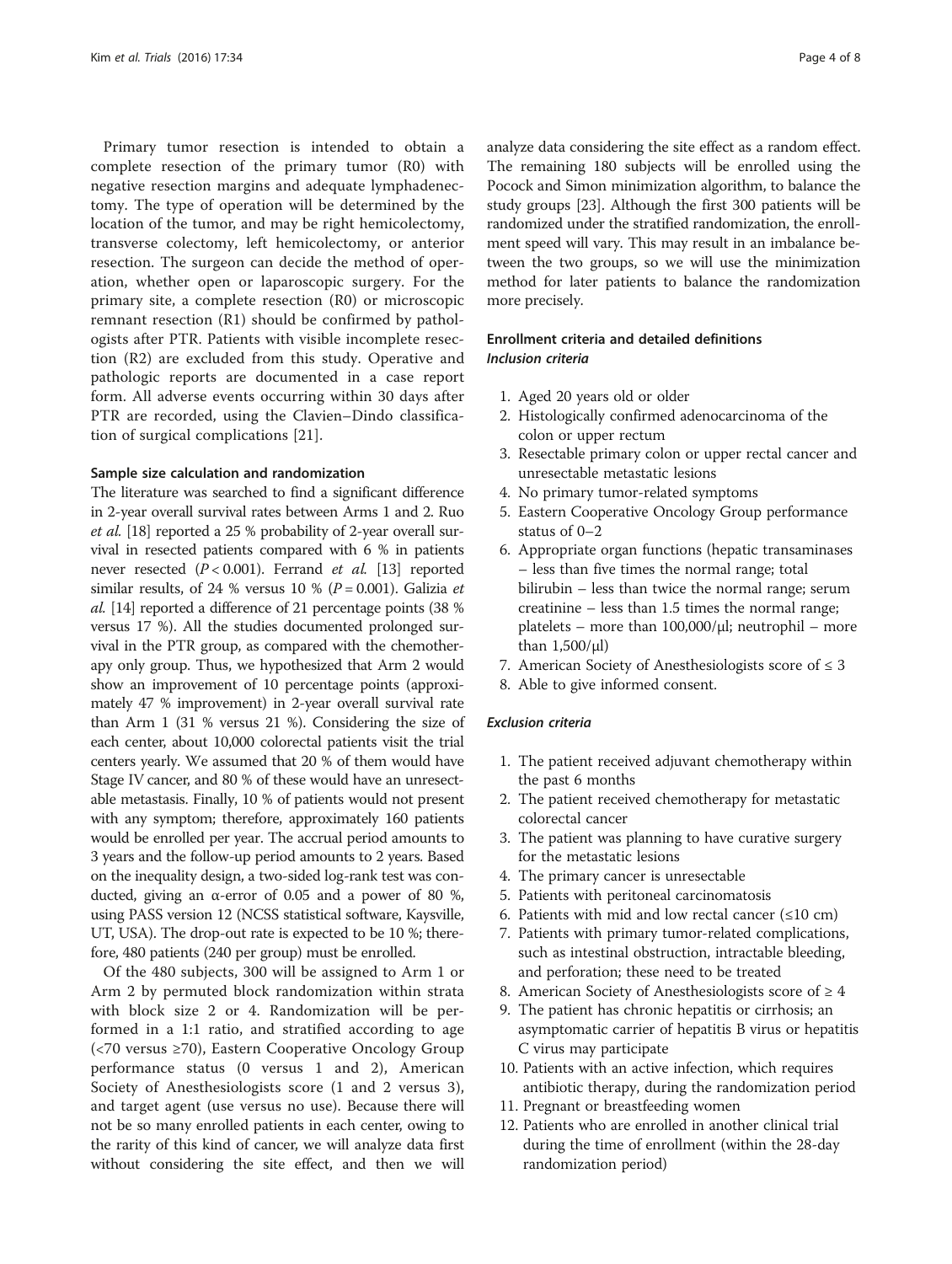13. Patients who have had another different malignant tumor in the previous 5 years; patients with treated non-melanoma skin cancer or cervical cancer may be enrolled.

'Asymptomatic' is defined as lack of primary-tumorrelated symptoms, including obstruction, lower gastrointestinal bleeding, and perforation. Symptoms of obstruction such as abdominal discomfort, pain, nausea, vomiting must have not developed. There is no abdominal distension or tenderness; rebound tenderness on physical examination should be reported. No evidence of obstruction from abdominal X-ray or computed tomography scan is required. Bleeding from cancer, which results in a reduction in hemoglobin concentration and requires transfusion or intervention, is considered to be 'symptomatic'. Patients with non-specific symptoms, such as anorexia, dyspepsia, general weakness, bowel habit change, or intermittent hematochezia may be included in this trial.

'Unresectable primary tumor' is defined as a tumor in which there is extensive involvement of the vena cava, superior mesenteric artery, pancreas, and duodenum, as observed in preoperative imaging study.

'Unresectable metastasis' is defined as follows:

- 1. After liver resection, the adjacent two segments of liver cannot be preserved, or vascular inflow, outflow, biliary drainage, and pedicle cannot be preserved, or the remnant parenchyma of the liver is expected to be less than 30 % of the total volume, or all the metastatic lesions cannot be resected completely.
- 2. There are more than five metastatic lesions in the lung parenchyma, or larger than lobectomy is required, even if there are fewer than five metastatic lesions, or the patient has insufficient respiratory function (e.g., forced expiratory volume less than 1 liter per 1 second or less than 60 % of normal level).
- 3. The metastasis is discovered in the brain, bone, neck, mediastinum, or retroperitoneal area.

#### Trial implementation

Informed consent will be obtained from all participants. Patients who have agreed and signed an informed consent form are randomized in a 1:1 ratio by stratification after screening. The first visit is for screening. The participant's record includes name, screening number, birth date, and date of signature, with the name of institution, date of screening, and eligibility. After obtaining informed consent from a potential patient, an investigator screens the patient with a screening number. Randomization is performed using a computergenerated random sequence. After randomization, treatment begins within 2 weeks.

Evaluation items for screening are:

- 1. Past medical and surgical history
- 2. Physical examination
- 3. Eastern Cooperative Oncology Group performance status
- 4. American Society of Anesthesiologists score
- 5. Electrocardiography
- 6. Complete differential blood count
- 7. Routine biochemical analysis, including glucose, blood urea nitrogen, creatinine, electrolytes, total protein, albumin, aspartate aminotransferase, alanine aminotransferase, alkaline phosphatase, total bilirubin, and uric acid
- 8. Tumor marker: carcinoembryonic antigen
- 9. Urine analysis
- 10. Colonoscopy and biopsy
- 11. Blood or urinary β-hCG (in a fertile woman)
- 12. Chest X-ray
- 13. Chest computed tomography (not mandatory if the patient has undergone positron emission tomography)
- 14. Abdominal-pelvic computed tomography
- 15. Liver, brain, rectum magnetic resonance imaging, bone scan, etc., for diagnosis of metastatic lesion (if indicated)
- 16. Pulmonary function test for Arm 2 (PTR group) or patient with lung metastasis.

#### Follow up

In Arm 1, chemotherapy must start within 2 weeks after randomization. Follow-up appointments for study will take place every 3 months for 3 years after the start of chemotherapy, then every 6 months for 2 years. In Arm 2, PTR must start within 2 weeks after randomization. The next visit will be performed within 30 days after PTR, and chemotherapy must start within 8 weeks after PTR. Follow-up appointments for study are planned every 3 months for 3 years after starting day of chemotherapy, then every 6 months for 2 years.

## Data collection and management

We invited more than 20 centers having more than 500 beds and performing more than 100 surgeries for colorectal cancer yearly in Korea; 16 of these centers agreed to participate in the trial. Because the sites are located far apart from each other, all clinical data and information should be recorded and sent to our institution. We will employ a web-based clinical research management system (eVelos, provided by National Cancer Center, Ilsan, Republic of Korea), which gathers clinical data and information on-line. Principal investigators or clinical research coordinators in each site should sign up to the eVelos system and be trained in its use, and they will enter clinical data onto an electronic case report form.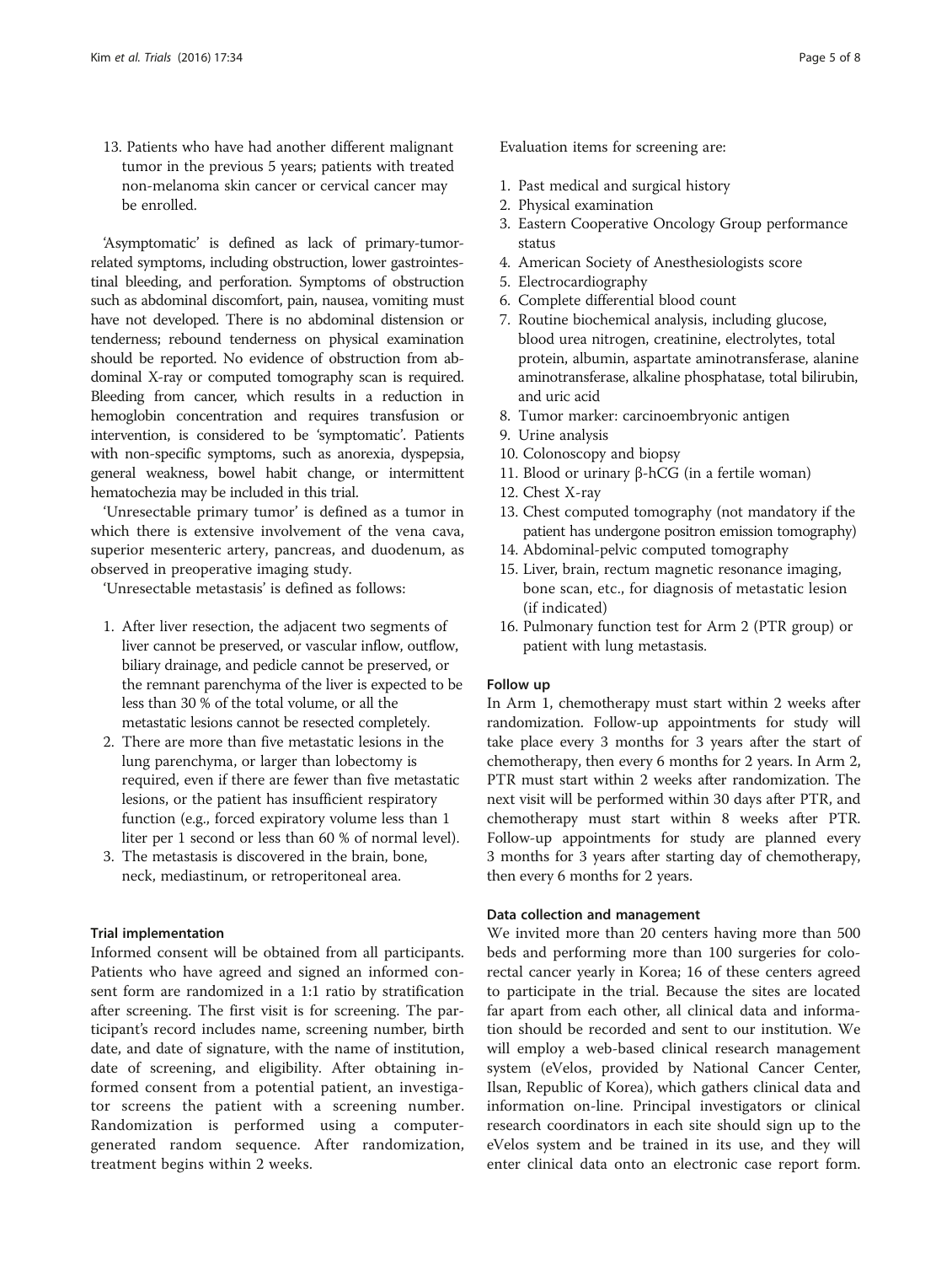Approved researchers in our institution will manage the data and information (Fig. 3).

#### Dropping out

A participant can drop out of the study in the following cases:

- 1. Unacceptable adverse events
- 2. An investigator stops for a participant's benefit
- 3. Different treatment is required, which is not approved in this trial
- 4. A participant refuses for any reason
- 5. A participant becomes pregnant, or discovers that she is pregnant
- 6. Poor compliance

# Statistical analysis

All patients who were allocated to either Arm 1 or Arm 2 by randomization will be included and their data will be analyzed. Categorical and continuous data of the patients for each intervention group will be analyzed. Two-year overall survival rate, the primary endpoint measure of this trial, will be estimated using Kaplan–Meier methods. In addition, the hazard ratio will be compared by Stratified Cox's proportional hazards model. The assumption of proportional hazards for the two study groups will be checked by log-minus-log survival plots and the timedependent covariate test.

Secondary endpoint measures will be analyzed as follows: primary tumor-related complication will be evaluated in the group receiving chemotherapy only and PTR-related morbidity will be evaluated in the group

receiving PTR followed by chemotherapy. The quality of life, as assessed using the aforementioned questionnaires, will be compared between both arms using a linear mixed model. The total cost until closure of trial will be compared using a  $t$  test in both arms. Significance will be considered for *P* less than 0.05. All analyses will be performed using SPSS version 20.0 (SPSS Inc., IBM Corp., Armonk, NY, USA), SAS (version 9.2, SAS Inc., Cary, NC, USA), and R package, version 3.0.3 ([https://](https://www.r-project.org/) [www.R-project.org](https://www.r-project.org/)).

# Safe evaluation and reporting of adverse effect

Adverse events and serious adverse events must be reported to protect participants. Complications, including surgery-related morbidity, primary tumor-related complications, and chemotherapy-related toxicity, should be recorded in the electronic case report form. Serious adverse events should be reported every 3 months; suspected, unexpected, serious, adverse reactions, which could result in death or are life threatening, should be reported within 15 days of detection by investigators.

# Data monitoring

A committee will be organized for trial supervision. All members of the committee are certified according to the course of good clinical practice in each institution. All process including data collection, records, and management will be monitored by them. The committee will check the interim results at least yearly, and they can advise and consult the principal investigator. Interim results will also be reported to the Ministry of Health and Welfare yearly for the overall trial period. If the

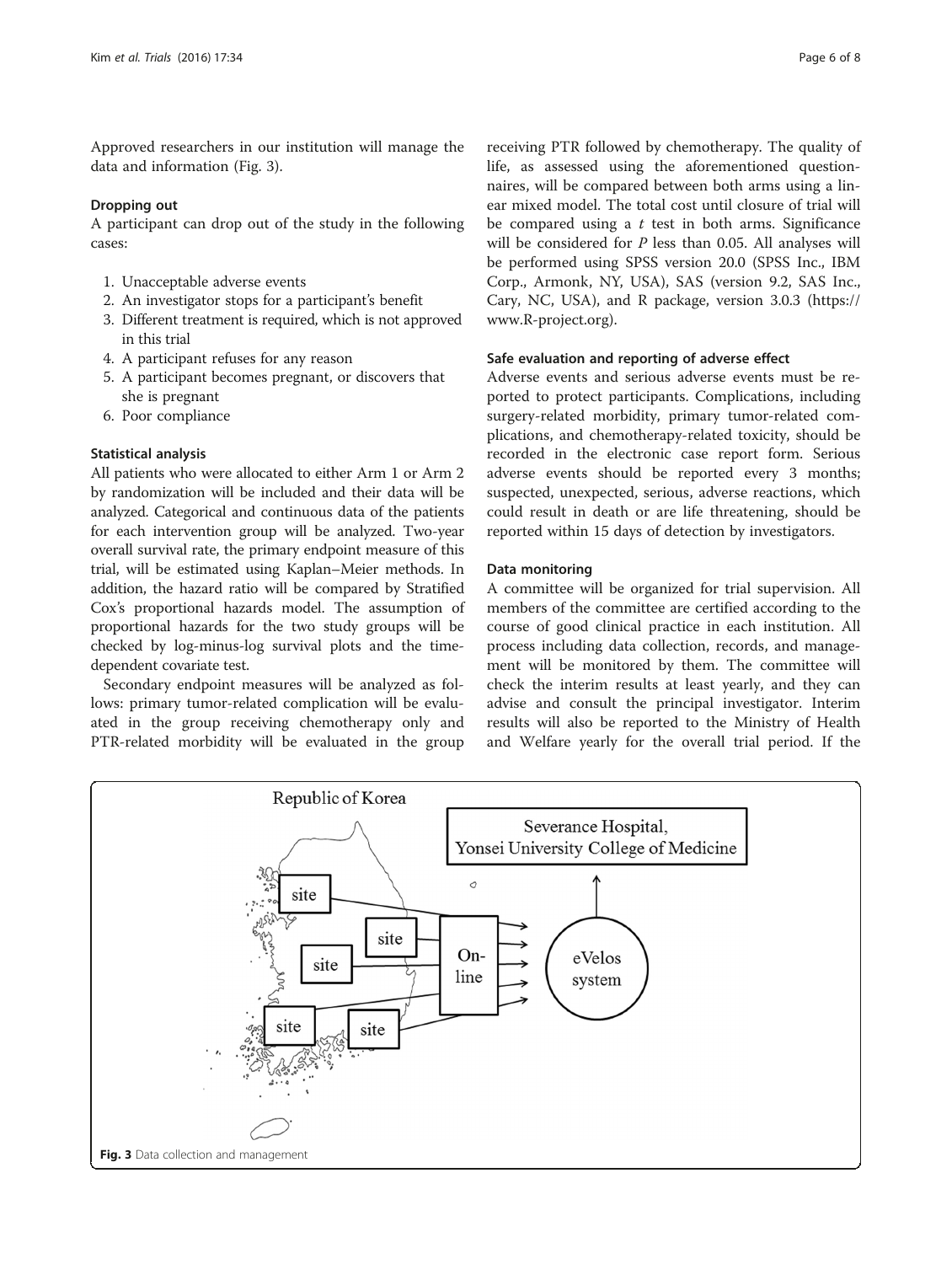interim results are considered not to sustain the trial (i.e., significant better or worse treatment arm, excessive morbidity), the chief of the Ministry of Health and Welfare can decide to withdraw an institution or cancel the entire trial.

## Ethical and legal considerations

The authors follow the Declaration of Helsinki to protect the patients, and the trial will be performed according to the guidelines of the International Council for Harmonization – Good Clinical Practice. Each institution that participates in this trial must obtain approval from its own institutional review board. All patients will understand and agree to the aims and process of the trial, and the possible results and risks. An informed consent form must be written in language that the patients can understand, and must be explained by an investigator. If patients cannot read an informed consent form, an investigator must read it in the presence of a witness. Although a patient has signed an informed consent form at first, an investigator must cancel the process if the patient subsequently refuses. A copy of the signed informed consent form should be provided to the patient. An original copy will be held in an investigator's safe keeping.

Medical records of the patients can be reviewed for the aims of the trial only by strictly authorized persons. Randomization number and initials of patients are recorded in the case report form, but not other data, such as full name or registration number.

#### **Discussion**

Between PTR with chemotherapy and chemotherapy only, which is better has remained unclear and controversial for the treatment of asymptomatic colorectal cancer patients with unresectable metastasis considering oncologic outcomes. Moreover, in terms of complications, Poultsides et al. [[11](#page-7-0)] reported that 11 % of 233 patients with synchronous Stage IV colorectal cancer developed primary tumor-related complications and only 7 % required emergent surgery. In their study, seven patients underwent intraluminal stenting successfully. Eventually, Poultsides et al. [\[11](#page-7-0)] concluded that their data supported the use of chemotherapy without routine prophylactic resection, as the appropriate standard practice for patients with neither obstructing nor hemorrhaging primary colorectal tumors in the setting of metastatic disease. Meanwhile, in our data, primary tumor-related complication rates of 252 patients in our institution were 35 %, and 8 % required emergent surgery [[20](#page-7-0)]. Moreover, Van Hooft et al. [\[24](#page-7-0)] closed their multicenter randomized clinical trial comparing endoscopic stenting versus surgery for Stage IV left-sided colorectal cancer because of high numbers of complications (i.e., 6

perforations of 11 patients who underwent stent insertion). They reported that the safety of non-operative intervention instead of PTR was questionable.

Postoperative mortality rates following palliative resection were reported to be 8.3–9.8 % by publications before 2000 [\[17](#page-7-0), [25](#page-7-0), [26\]](#page-7-0). However, these rates have decreased to 0–5 % since 2000 [[12](#page-7-0), [14](#page-7-0), [18](#page-7-0)]. This decrease would be because of development of operative technique, anesthesiology, and postoperative management. According to data from our institution, the 30-day mortality rate after PTR was 1.9 % [\[20](#page-7-0)]. These results favor PTR.

However, all these retrospective studies cannot be used to establish treatment guideline because of their inherent bias. Thus, this trial is proposed and aims to provide critical data, to support the establishment of a standard treatment protocol for patients with asymptomatic Stage IV colorectal cancer with unresectable metastasis. In this clinical trial, quality of life is secondary endpoint measure. If this clinical trial finds any differences of quality of life between two treatment groups, this will be invaluable knowledge for the patients even if oncologic outcomes are similar between treatment methods. Another secondary endpoint measurement is comparison of hospital cost between the two treatment methods. This comparison will provide important knowledge not only for patients but also for government health policy makers, who want to establish a cost-effective medical system.

The trial started with the first enrolled patient in October 2013. The authors expect that this trial will find an optimal treatment strategy for asymptomatic colorectal cancer patients with unresectable metastasis with level 1 evidence.

#### Trial status

This study is currently in the recruitment phase.

#### Abbreviations

FOLFIRI: 5-fluorouracil with irinotecan; FOLFOX: 5-fluorouracil with oxaliplatin; PTR: primary tumor resection; SAS: statistical analysis aystem; SPSS: statistical package for the social sciences; XELOX: xeloda with oxaliplatin.

#### Competing interests

The authors declare that they have no competing of interests.

#### Authors' contributions

SHB, JBA, and CSY designed and conducted the study, and revised the manuscript. CWK, JHB, GSC, SBK, and WCP acquired data, performed the statistical analysis, and drafted the manuscript. HRK, JHO, SYJ, and JHB established the electronic case report form system and drafted the manuscript. HRK, JHO, SYJ, and GSC participated in the design of the study, performed the statistical analysis, and helped to revise the manuscript. CWK, JBA, and JHK calculated the sample size for the study. KCW, CSY, SBK, WCP, and BHL conceived the study, participated in its design and coordination and helped to draft the manuscript. All authors read and approved the final manuscript.